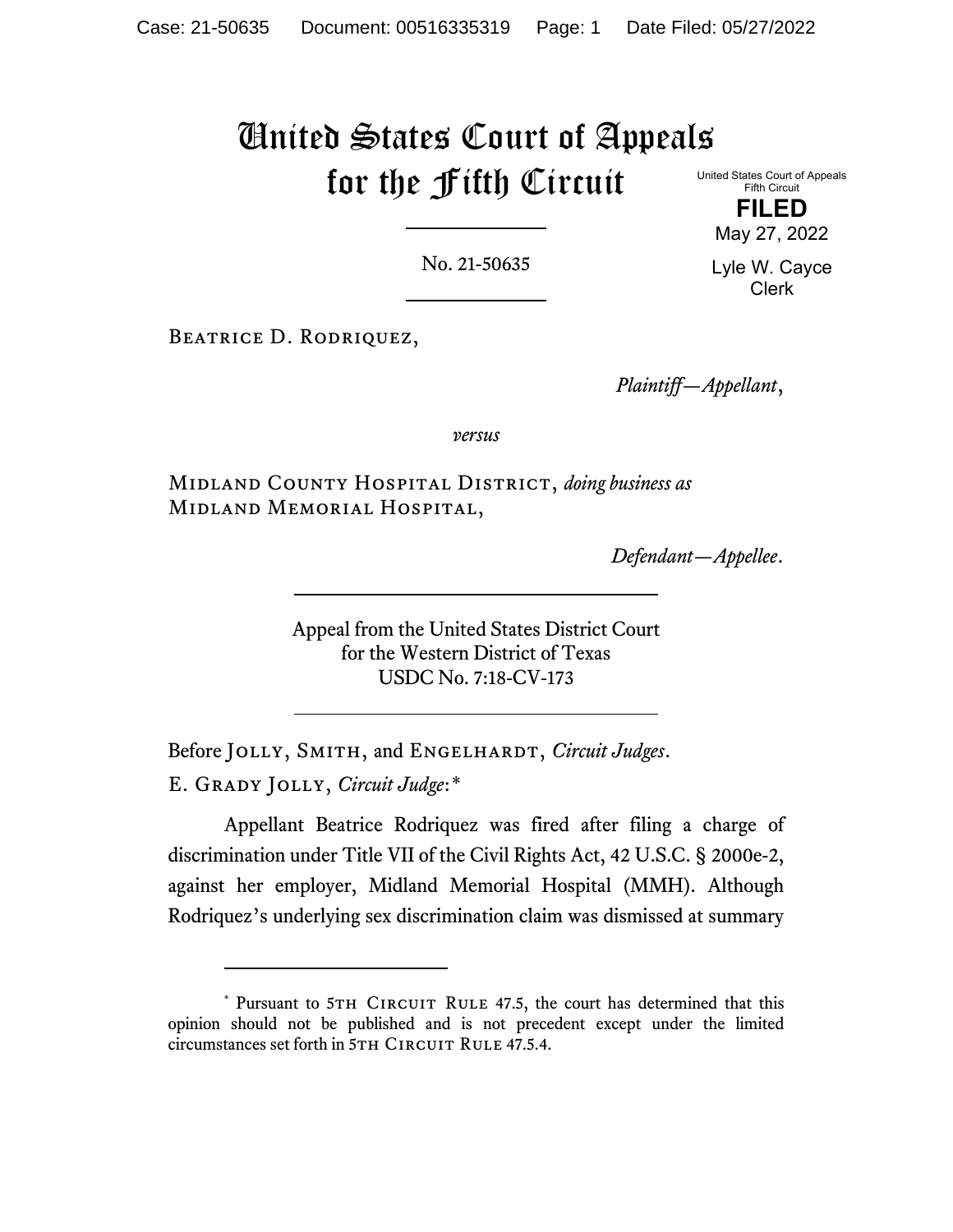judgment, the district court held a jury trial to determine whether the hospital's decision to fire Rodriquez was retaliation for her Title VII claim. The jury returned a verdict for MMH. Rodriquez now appeals the district court's order denying her motion for a new trial, arguing that the court erroneously excluded certain evidence and compounded this error by giving flawed jury instructions. We, however, find no reversible error and AFFIRM.

**I**

On June 14, 2017, Beatrice Rodriquez was going about her duties as a customer service representative for MMH when she was confronted by a coworker, Irma Guerrero, who took issue with Rodriquez's attire. Guerrero asked why Rodriquez was "always dressed like that and always flirting with all the men." Guerrero then pulled on Rodriquez's cardigan, exposing her shoulder, to show that Rodriquez was "not even wearing a bra; you can see everything." Rodriquez further alleges that Guerrero repeated this conduct as Rodriquez tried to walk away, leading her to tell Guerrero to "go back to your cage."

Rodriquez reported Guerrero's actions to her supervisor, who met with Rodriquez five days after the incident. Both Rodriquez and Guerrero received written warnings as a result of the incident. Guerrero received a formal warning, which made her ineligible to receive the next annual pay increase, while Rodriquez received a more informal "supervisory desk note" for her remark on Guerrero's "cage."

Dissatisfied with this outcome, Rodriquez turned to the legal process. In August of 2017, Rodriquez filed a charge of sex discrimination against MMH with the Equal Employment Opportunity Commission (EEOC), saying that MMH created a hostile work environment by failing promptly to remedy Guerrero's misconduct. Rodriquez also retained an attorney, who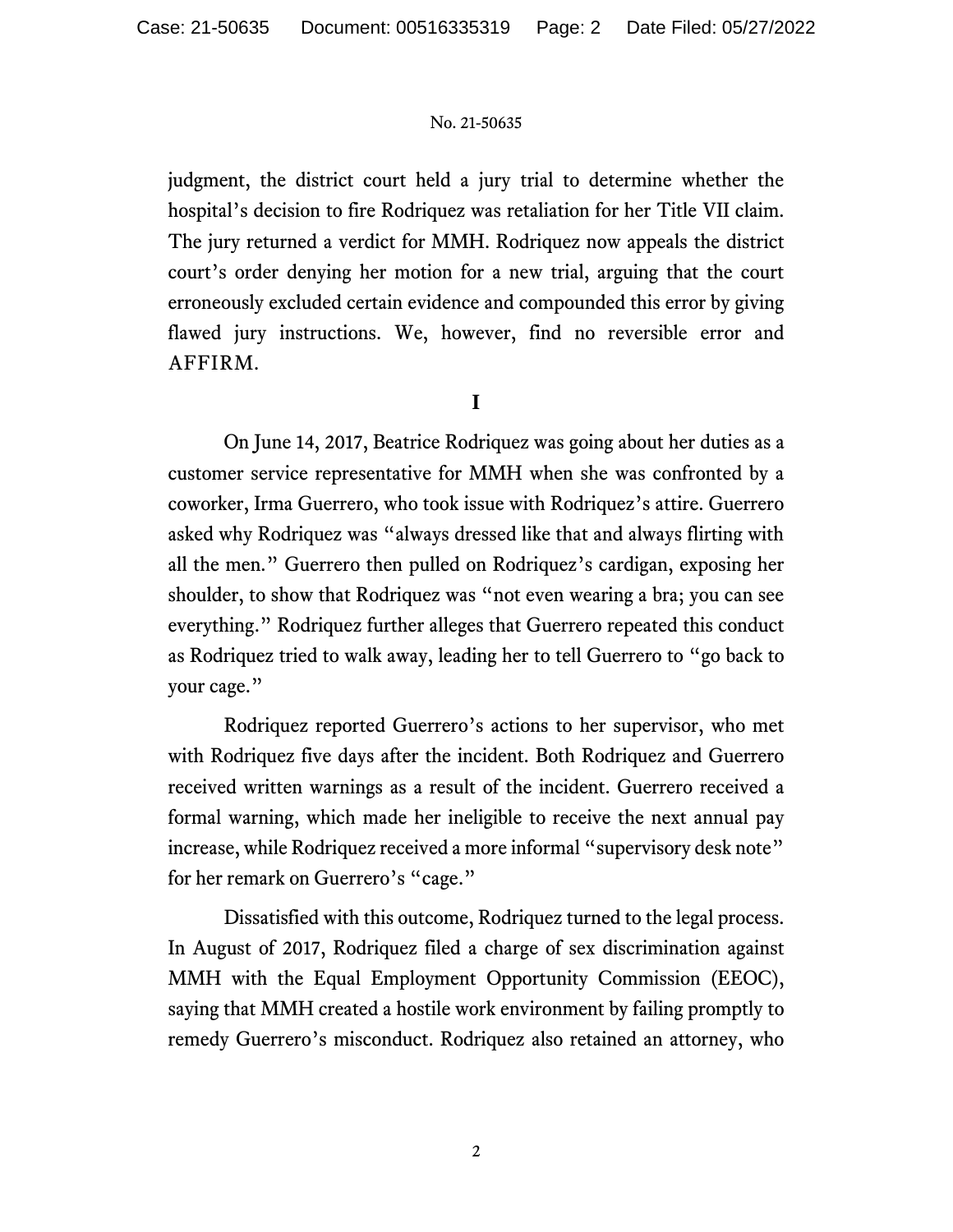sent a demand letter to MMH on February 26, 2018, and another to the hospital's outside counsel on March 19. Together, the letters laid out Rodriquez's case and offered to settle for \$150,000. MMH declined.

Rodriquez continued to work for the hospital while this legal jockeying was ongoing. According to MMH, however, performance issues began to arise. MMH scheduled a meeting for April 23, 2018, to discuss Rodriquez's tardiness and complaints about her by coworkers. Shortly after arriving, however, Rodriquez ended the meeting, explaining that she wanted to speak to her attorney before continuing discussions. The meeting was then rescheduled for May 1. The email resetting the meeting, however, forbade Rodriquez from bringing her attorney and stated that "if you do not attend this meeting, you will be subject to corrective action up to and including termination of employment." Rodriquez did not attend and was fired shortly thereafter.

After the EEOC closed its investigation and issued a right-to-sue letter, Rodriquez initiated this action in federal district court.<sup>[1](#page-2-0)</sup> In addition to her claim that MMH discriminated on the basis of sex by creating a hostile work environment, Rodriquez claimed that her firing was retaliation for bringing a Title VII claim. The district court granted summary judgment for MMH on Rodriquez's sex discrimination claim, finding that Guerrero's conduct was not severe or pervasive enough to create a hostile work environment.<sup>[2](#page-2-1)</sup> The case proceeded to trial on the retaliation claim.

At trial, MMH contended that it fired Rodriquez because of insubordination—that is, her refusal to attend the May 1 meeting—while

<span id="page-2-1"></span><span id="page-2-0"></span><sup>&</sup>lt;sup>1</sup> The record does not contain the right-to-sue letter and does not disclose what findings, if any, the EEOC made.

<sup>2</sup> Rodriquez does not challenge this finding on appeal.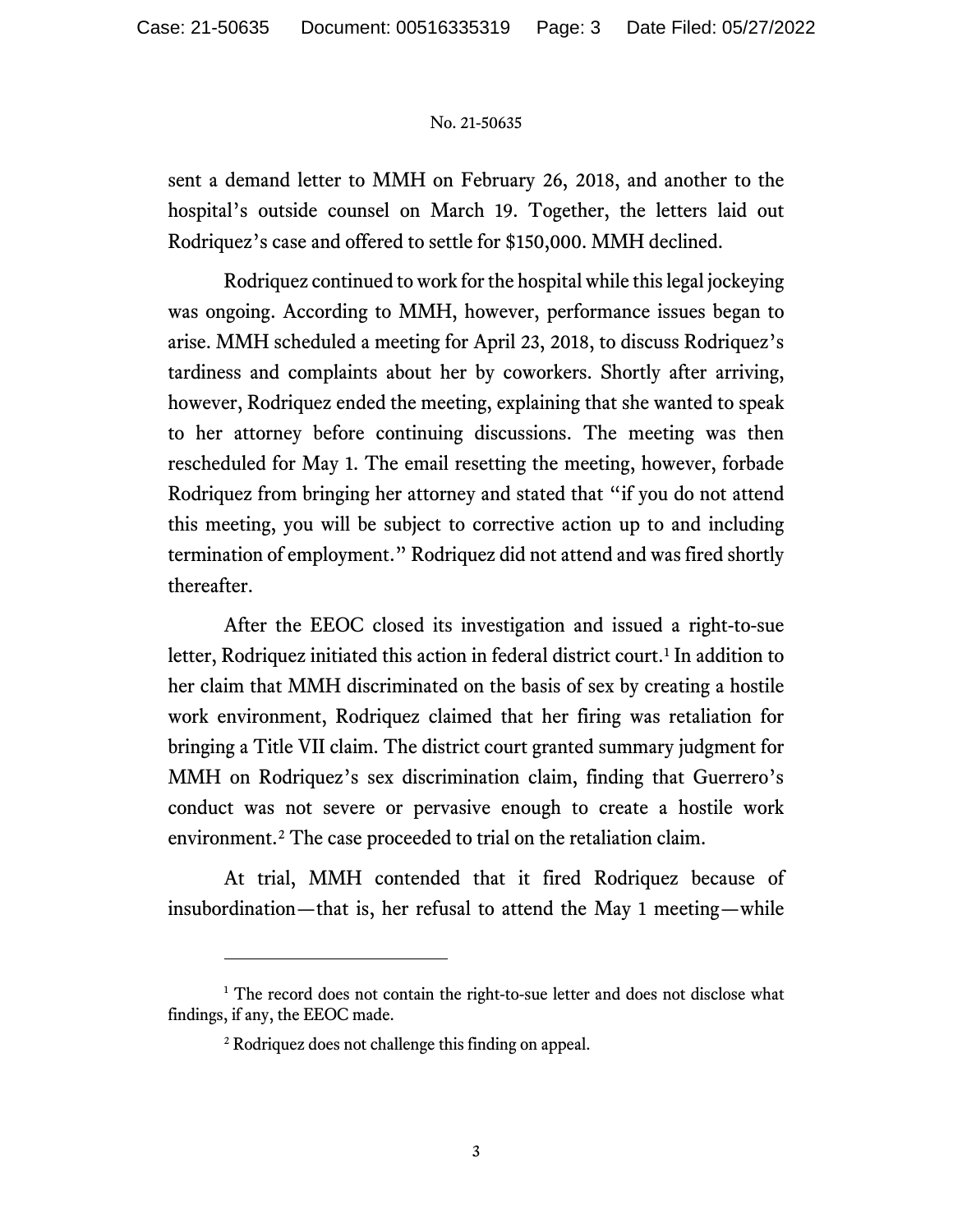Rodriquez argued this was a mere pretext to conceal MMH's retaliatory motives. Seeking to show that MMH fired her in part for threatening a lawsuit, Rodriquez sought to admit into evidence the demand letters sent to MMH on February 26 and March 19. The district court, however, excluded the letters as evidence of settlement negotiations prohibited by Federal Rule of Evidence 408. Rodriquez also contested the court's jury instructions, which provided that the jury should render a verdict against MMH if it found that MMH's "decision to terminate [Rodriquez] was on account of her filing and participating in a charge of discrimination with the EEOC." Rodriquez argued that this language was too narrow to capture the array of activities such as threatening litigation—protected from retaliation under Title VII. The district court overruled Rodriquez's objections.

The jury returned a verdict for MMH. Rodriquez then filed a motion for a new trial. She argued that her demand letters were protected activity under Title VII and that the court's exclusion of them, together with the jury instructions, erroneously deprived her of the chance to show that MMH terminated her employment because of her threat of litigation. The district court denied the motion. Rodriquez now appeals the denial of her motion for a new trial, again objecting to the exclusion of the demand letters and to the district court's jury instructions.

The district court had jurisdiction under 28 U.S.C. § 1331, and we have jurisdiction under 28 U.S.C. § 1291.

## **II**

We begin by examining the district court's exclusion of the demand letters, considering first whether Rodriquez has properly preserved this issue.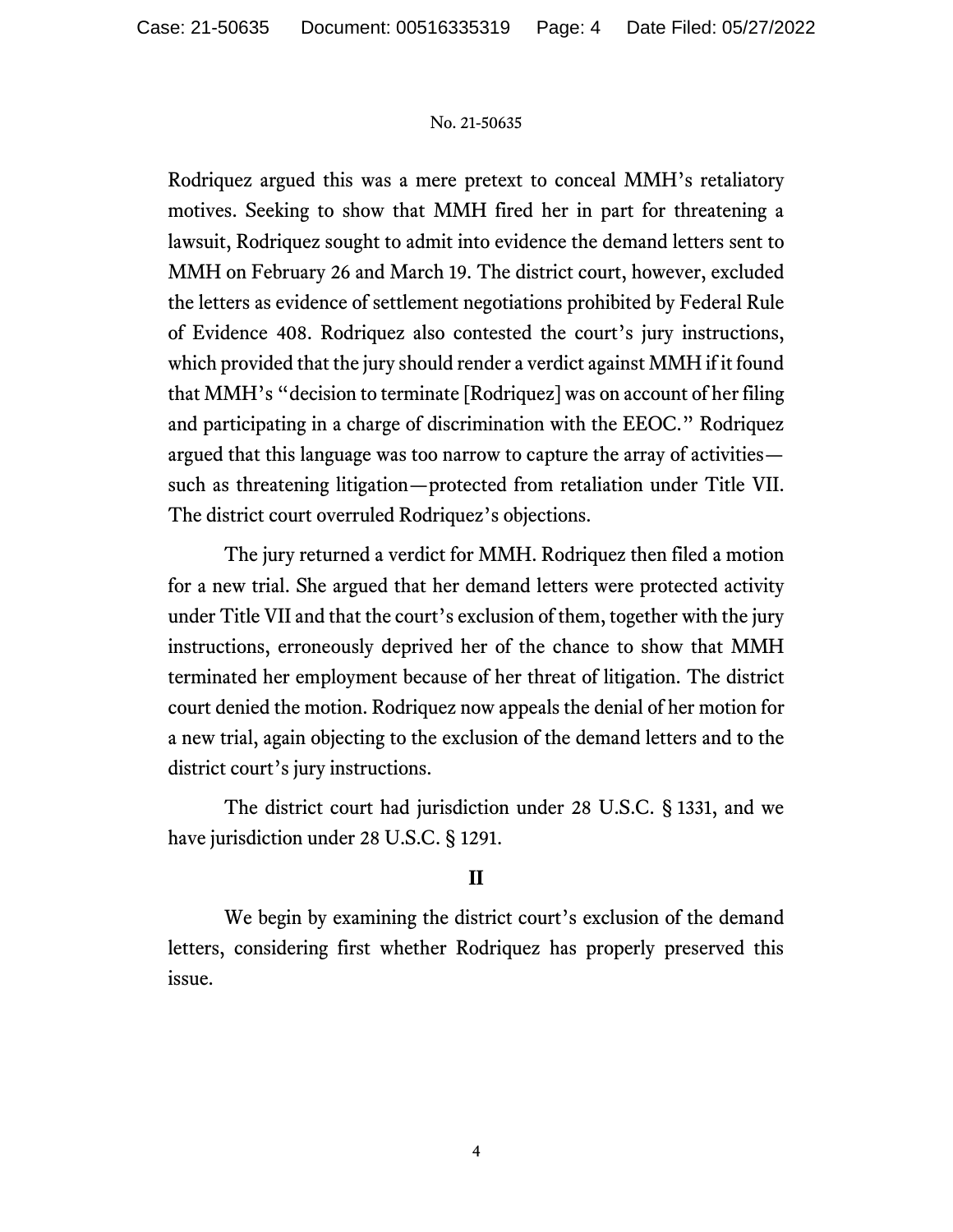# **A**

In order to preserve an error in the exclusion of evidence, a party must "inform<sup>[]</sup> the court of [the evidence's] substance by an offer of proof, unless the substance was apparent from the context." FED. R. EVID.  $103(a)(2)$ . We have interpreted this rule as requiring parties to make clear not only what evidence is being offered, but why that evidence is admissible. *Reese v. Mercury Marine Div. of Brunswick Corp.*, 793 F.2d 1416, 1421 (5th Cir. 1986) ("[A] party is required under FED. R. EVID.  $103(a)(2)$  to carefully articulate every ground for which the evidence is admissible."). "Busy trial courts should not be required to repeat trials, especially civil trials, because the trial judge has excluded evidence for lack of a clear understanding of the proponent's purpose in offering the evidence." *Id.* For this reason, counsel must inform the court as to "what counsel intends to show by the evidence and why it should be admitted." *United States v. Akpan*, 407 F.3d 360, 374 (5th Cir. 2005) (quoting *United States v. Jimenez*, 256 F.3d 330, 343 (5th Cir. 2001)).

## **B**

At trial, Rodriquez's attorney offered the demand letters in the following exchange:

THE COURT: All right, what else do we have? Anything else, Ms. Britton, before we get the plaintiff on?

MS. BRITTON: Yes, your honor. Okay, so I have P7. These are the demand letters from February 26—

THE COURT: Demand letters are not coming in.

MS. BRITTON: Okay.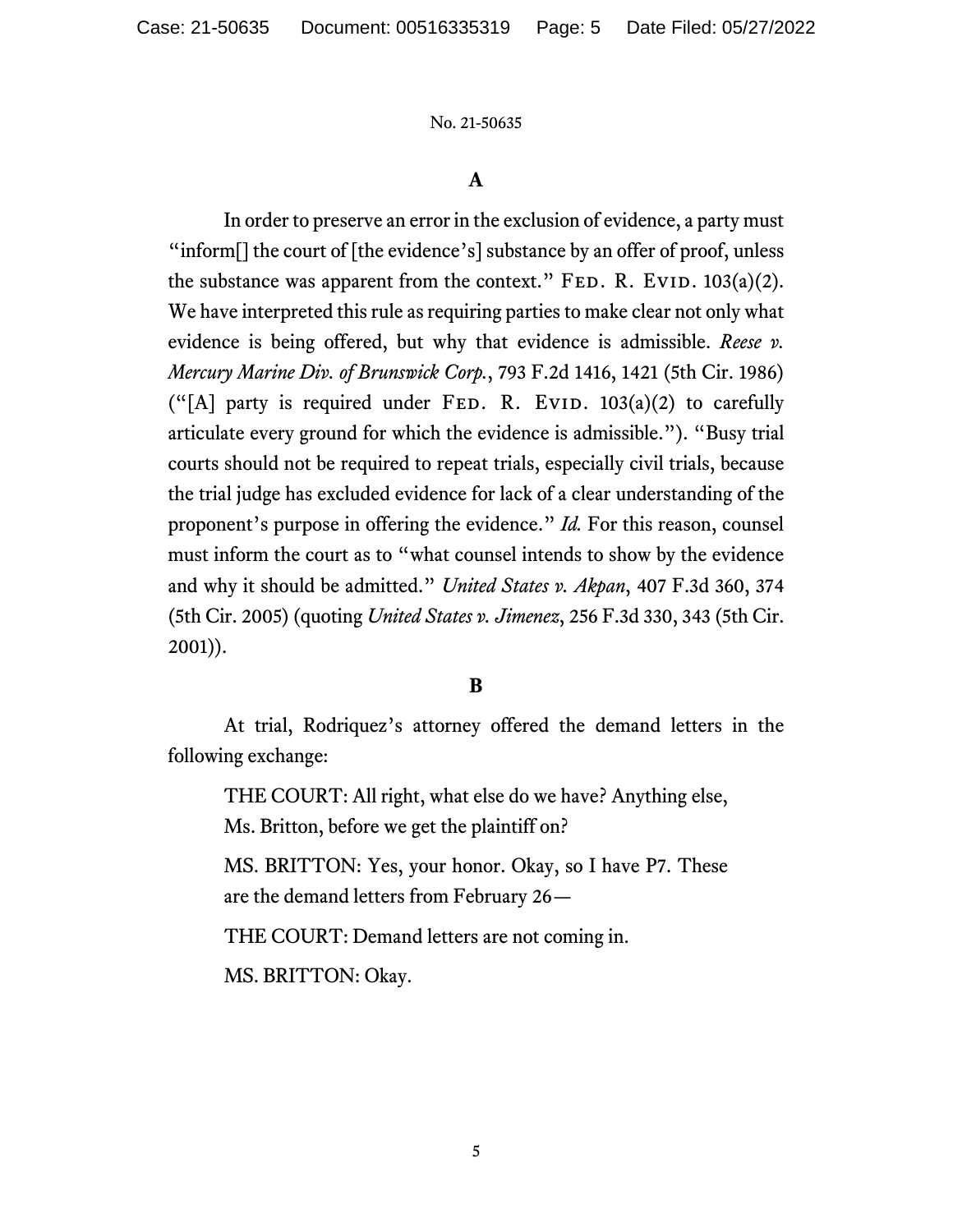THE COURT: Okay? Denied. That request is denied. No demand letters are coming in. Any settlement negotiations are not coming into this trial. Anything else?

Rodriquez's counsel made no further objection or argument regarding admission of the demand letters.

The exchange above is not sufficient to preserve Rodriquez's objection because counsel did not specify any ground for admission of the letters.[3](#page-5-0) *See Reese*, 793 F.2d at 1421. Although the district court made a rather firm statement that the demand letters would not be admitted, this did not excuse counsel from pressing further to explain the reasoning behind her request for admission. *See FDIC v. Mijalis*, 15 F.3d 1314, 1327 (5th Cir. 1994) ("[T]o preserve an argument for appeal, the litigant must press and not merely intimate the argument during the proceedings before the district court."). By failing to provide any explanation of the importance of the documents and the reasons supporting their admission, Rodriquez deprived the district court of an opportunity to correct its purported error. Given that the argument was not properly made before the district court, it is not preserved, and we will not review it. [4](#page-5-1) Rodriquez's challenge to the district court's exclusion of the demand letters therefore fails.

<span id="page-5-0"></span><sup>&</sup>lt;sup>3</sup> On the merits of the evidentiary issue, Rodriquez argues that the letters should have been admitted because they show she engaged in activity protected by Title VII threatening litigation—shortly before her firing. She also points out that, while evidence related to settlement is not admissible "to prove or disprove the validity or amount of a disputed claim," such evidence may be admitted "for another purpose." FED. R. EVID. 408. In other words, Rodriquez argues, the letters cannot be used to show the assertions of wrongdoing therein are true, but they can be used to show MMH was threatened with a lawsuit. Whatever the merits of this argument, Rodriquez forfeited the issue by failing to properly raise it before the district court.

<span id="page-5-1"></span><sup>4</sup> Ordinarily, where an appellant does not adequately object in the district court, we review for plain error. *See, e.g.*, *United States v. Williams*, 847 F.3d 251, 254 (5th Cir. 2017).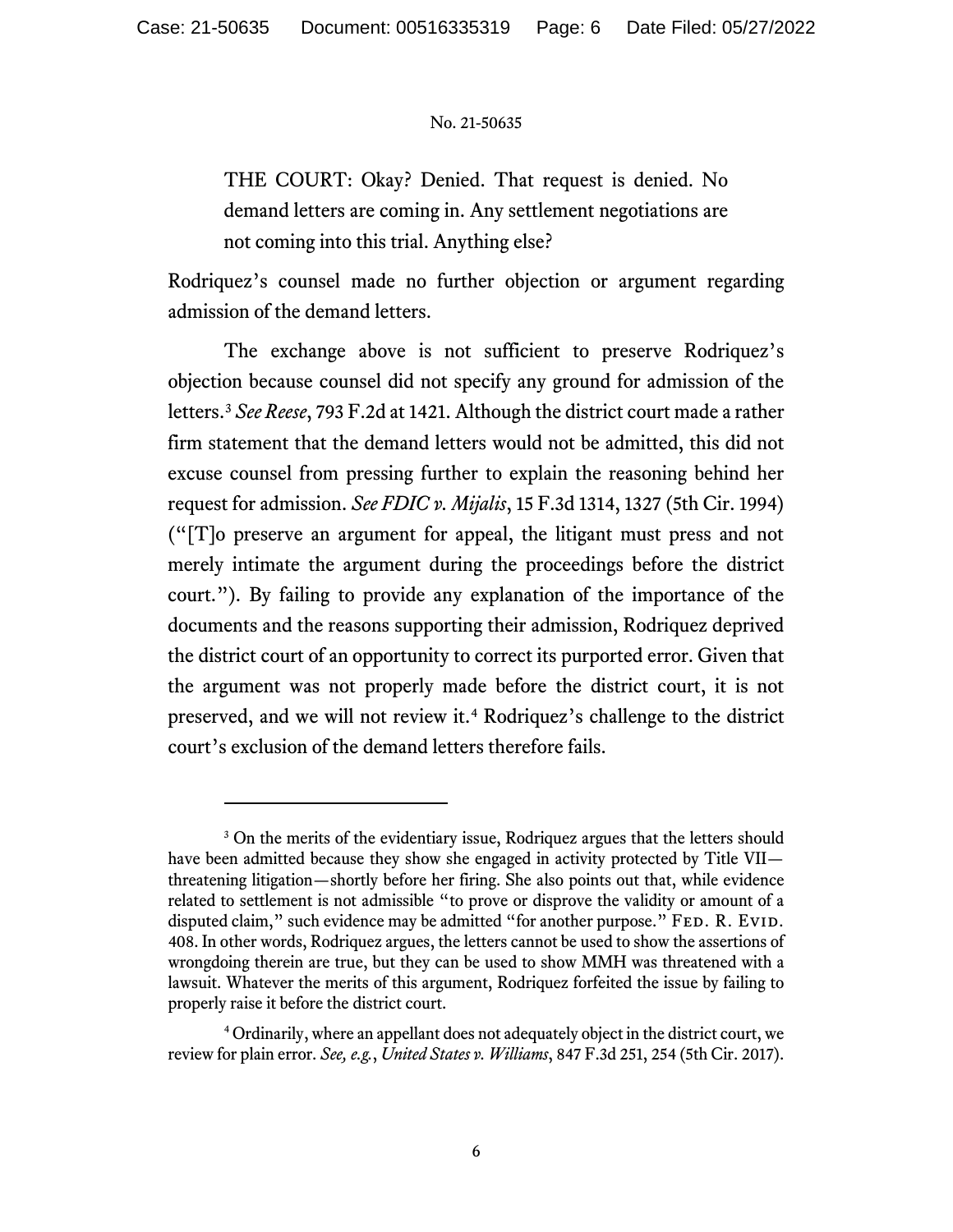## **III**

We now turn to the district court's jury instructions. The gravamen of Rodriquez's arguments on appeal is that the instructions should have more explicitly defined the protected activity alleged to be the cause of Rodriquez's firing. That is, Rodriquez contends that MMH fired her not just for filing a charge with the EEOC, but for threatening a lawsuit, a theory which Rodriquez asserts she was prevented from adequately presenting by the district court's jury instructions.

The instructions actually given asked whether MMH's "decision to terminate [Rodriquez] was on account of her filing and participating in a charge of discrimination with the EEOC."[5](#page-6-0) Rodriquez does not make clear

For an unpreserved challenge to the exclusion of evidence, however, we have repeatedly held that we will not review any claim of error at all. *United States v. Winkle*, 587 F.2d 705, 710 (5th Cir. 1979); *United States v. Clements*, 73 F.3d 1330, 1336 (5th Cir. 1996). This court has occasionally deviated from this rule by reviewing such a challenge for plain error. *See Reese*, 793 F.2d at 1421; *United States v. Maes*, 961 F.3d 366, 372 (5th Cir. 2020). But a later panel generally "may not overrule a prior panel decision," *Thompson v. Dall. City Att'y's Office*, 913 F.3d 464, 467 (5th Cir. 2019), and as such, we are bound by our earlier decision in *Winkle* that an unpreserved objection to the exclusion of evidence receives no review. *See Winkle*, 587 F.2d at 710.

<span id="page-6-0"></span><sup>&</sup>lt;sup>5</sup> The pertinent portion of the instructions reads in full:

To prove unlawful retaliation, Plaintiff Beatrice Rodriquez must prove by a preponderance of the evidence that:

Defendant Midland Memorial Hospital's decision to terminate Plaintiff Beatrice Rodriquez was on account of her filing and participating in a charge of discrimination with the EEOC. To find for Plaintiff Beatrice Rodriquez, you need not find that the only reason for Defendant Midland Memorial Hospital's decision was Plaintiff Beatrice Rodriquez's filing and participating in a charge of discrimination with the EEOC. But you must find that Defendant Midland Memorial Hospital's decision to terminate Plaintiff Beatrice Rodriquez would not have occurred in the absence of but for—her filing and participating in a charge of discrimination with the EEOC.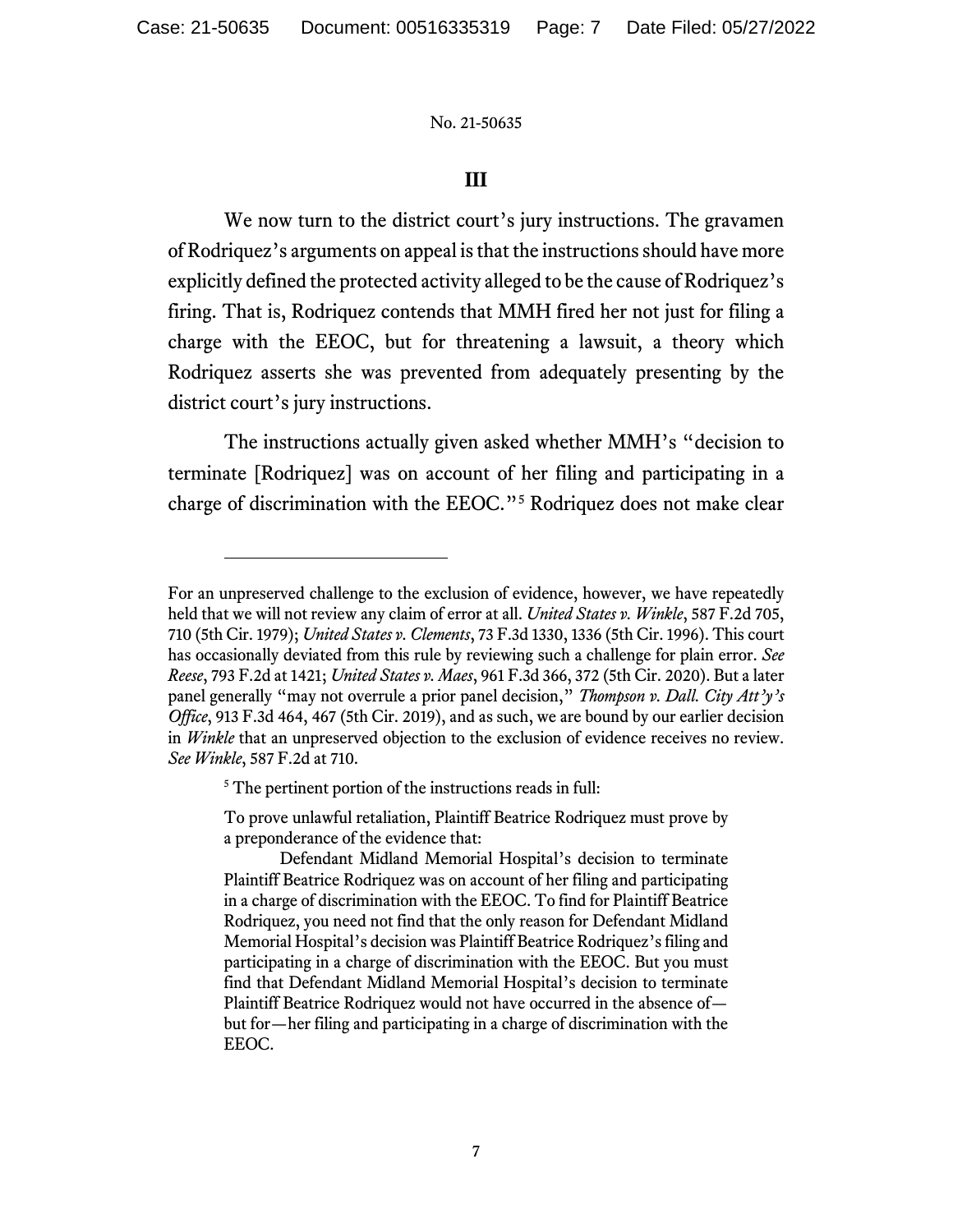on appeal precisely what language she believes the district court should have used. She argued below, however, that the jury instructions should refer to "fil[ing] a charge of discrimination with the EEOC and participat[ing] in the EEOC's investigation" or should have included a specific list of activities protected under Title VII, including that Rodriquez "had her lawyer reach out to [MMH] to address her legal claims." Because Rodriquez repeatedly objected to the instructions given, she has preserved her challenge to the jury charge.

## **A**

We review a preserved challenge to jury instructions for abuse of discretion. *Abraham v. Alpha Chi Omega*, 708 F.3d 614, 620 (5th Cir. 2013). A district court has "broad discretion" to fashion an appropriate jury charge and is "under no obligation to couch the charge in terms requested by counsel." *Davis v. Avondale Indus., Inc.*, 975 F.2d 169, 174 (5th Cir. 1992). Instead, the district court need only "correctly and adequately instruct the jury as to the law to be followed in deciding the issues." *Alexander v. Conveyors & Dumpers, Inc.*, 731 F.2d 1221, 1227 (5th Cir. 1984) (per curiam). In general, we will overturn a jury's verdict only when "the charge as a whole creates substantial and ineradicable doubt whether the jury has been properly guided in its deliberations." *Abraham*, 708 F.3d at 620 (quoting *Price v. Rosiek Constr. Co.*, 509 F.3d 704, 708 (5th Cir. 2007)).

## **B**

We conclude that the district court did not abuse its discretion in instructing the jury. The charge used—although not the only permissible set

Similarly, the jury verdict form asked "[d]o you find that Plaintiff Beatrice Rodriquez would not have been terminated but for her filing and participating in a charge of discrimination with the EEOC?"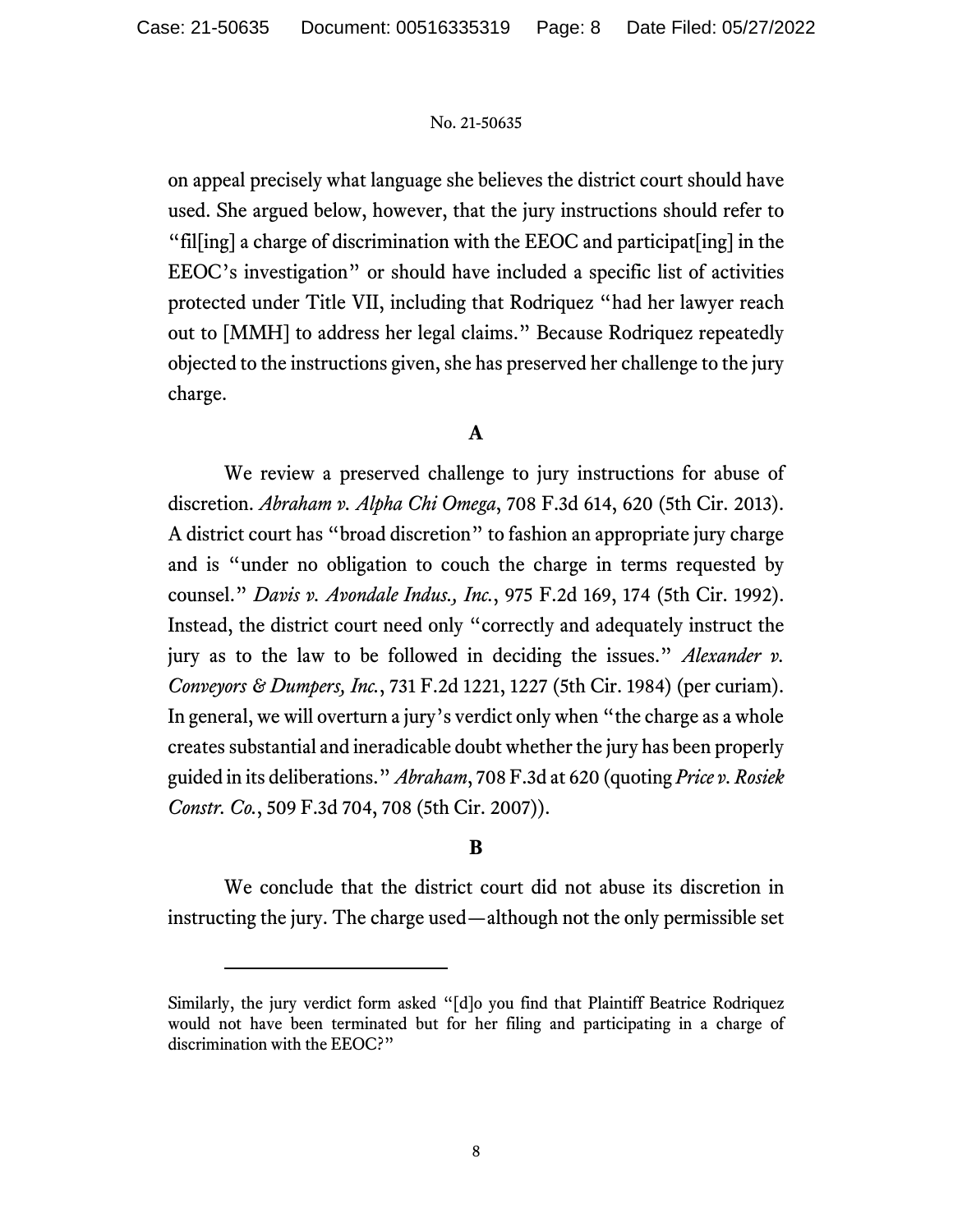of instructions the district court could have given—was a correct statement of the law as applied to the facts of the case. *See Julian v. City of Hous.*, 314 F.3d 721, 727 (5th Cir. 2002) ("[I]f the charge correctly states the substance of the law, we will not reverse."). We agree with the district court that the phrase "fil[e] and participat[e] in a charge of discrimination" is sufficiently capacious to include the threat of a lawsuit pertaining to an ongoing EEOC investigation. Indeed, the similarity of this language to one version of Rodriquez's own proposed instructions—that Rodriquez "filed a charge of discrimination with the EEOC and participated in the EEOC's investigation"—makes clear that the district court's choice of words adequately encompassed Rodriquez's theory of the case. Nor was the district court required to adopt Rodriquez's alternative proposal of a lengthy and cumbersome list individually mentioning "complaining internally, participating in an EEOC investigation, making an EEOC charge, hiring an attorney, [and] threatening a lawsuit."

Moreover, the district court indicated at multiple points during the trial that it would allow Rodriquez free rein in arguing that her actions constituted "participating in" a charge of discrimination. When Rodriquez requested that the instructions reference "fil[ing] a charge and participat[ing] in an EEOC investigation," the district court responded that "you can argue all that to the jury" under the extant language. And the court later reassured Rodriquez that she could argue "whatever . . . you want to argue that are reasonable inferences from the charge." Furthermore, there is no indication that Rodriquez was precluded from eliciting testimony showing that she threatened litigation. The district court's permissive approach suggests that Rodriquez failed to convince the jury she was fired for threatening a lawsuit not because she was hampered by unduly restrictive jury instructions, but because she failed to adduce sufficient persuasive evidence.